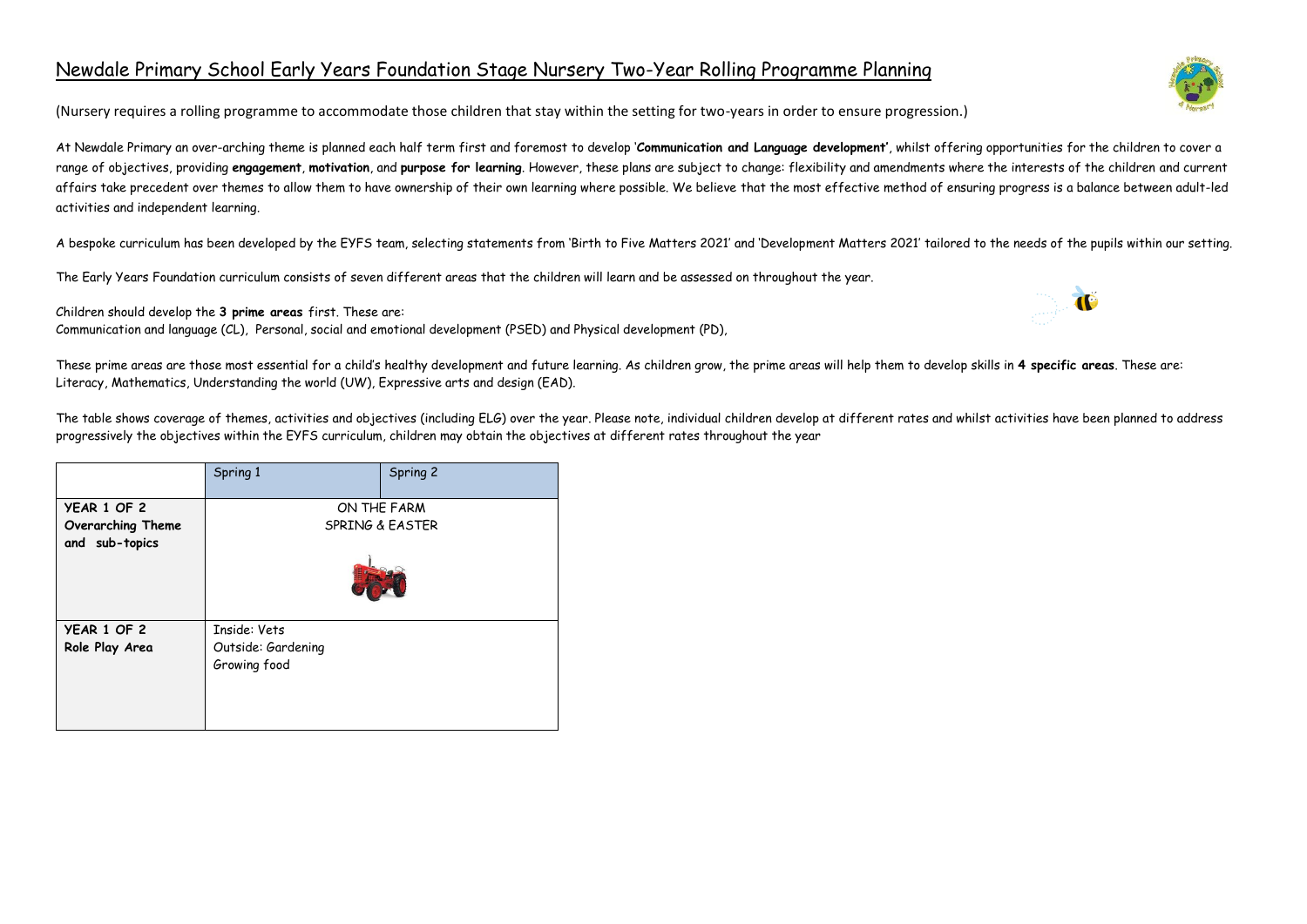| YEAR 1 OF 2<br>Texts                                                                                                          | Old Mac Donald<br>Farmer duck<br>Non-fiction books about growing, animals and farms<br>including vehicles<br>Easter story, life cycle books, Mother's Day related<br>books eq My mum is          |                                                                                                                                                                                                                                                 |  |
|-------------------------------------------------------------------------------------------------------------------------------|--------------------------------------------------------------------------------------------------------------------------------------------------------------------------------------------------|-------------------------------------------------------------------------------------------------------------------------------------------------------------------------------------------------------------------------------------------------|--|
| Prime: PSED<br><b>Including Life</b><br>Learning'<br><b>Building Relationships</b><br><b>Managing Self</b><br>Self-regulation | Who is in my Family?<br>Family make-ups<br>Similarities and differences                                                                                                                          |                                                                                                                                                                                                                                                 |  |
| <b>Prime: Communication</b><br>and Language                                                                                   | Explain what is happening<br>and what might happen<br>next.                                                                                                                                      | Understand how and why<br>questions.                                                                                                                                                                                                            |  |
| Listening, Attention<br>and Understanding<br>Speaking                                                                         | Introduce a storyline into<br>their play.                                                                                                                                                        | Use more complex<br>sentences.                                                                                                                                                                                                                  |  |
| Prime: Physical<br>Development<br>Gross Motor<br>Fine Motor                                                                   | Use tools for a purpose<br>and with some control eg<br>pouring from a jug.<br>Build and construct using<br>smaller equipment and<br>construction sets<br>Talks about the marks<br>they have made | Use large equipment with<br>some control eg throwing a<br>ball, kicking a large ball.<br>Can come down steps using<br>one foot to each stop.<br>Begin to negotiate around<br>the space with some<br>control                                     |  |
| Specific: Literacy<br><b>Reading:</b><br>Comprehension and<br><b>Word Reading</b><br>Writing                                  | Joins in with repeated<br>refrains and anticipates<br>key events and phrases in<br>rhymes and stories. Shows<br>interest in illustrations and<br>print in books and print in<br>the environment  | Beginning to be aware of<br>the way stories are<br>structured. Recognises<br>familiar words and signs<br>such as own name and<br>advertising logos. Knows<br>information can be relayed<br>in the form of print. Gives<br>meaning to marks they |  |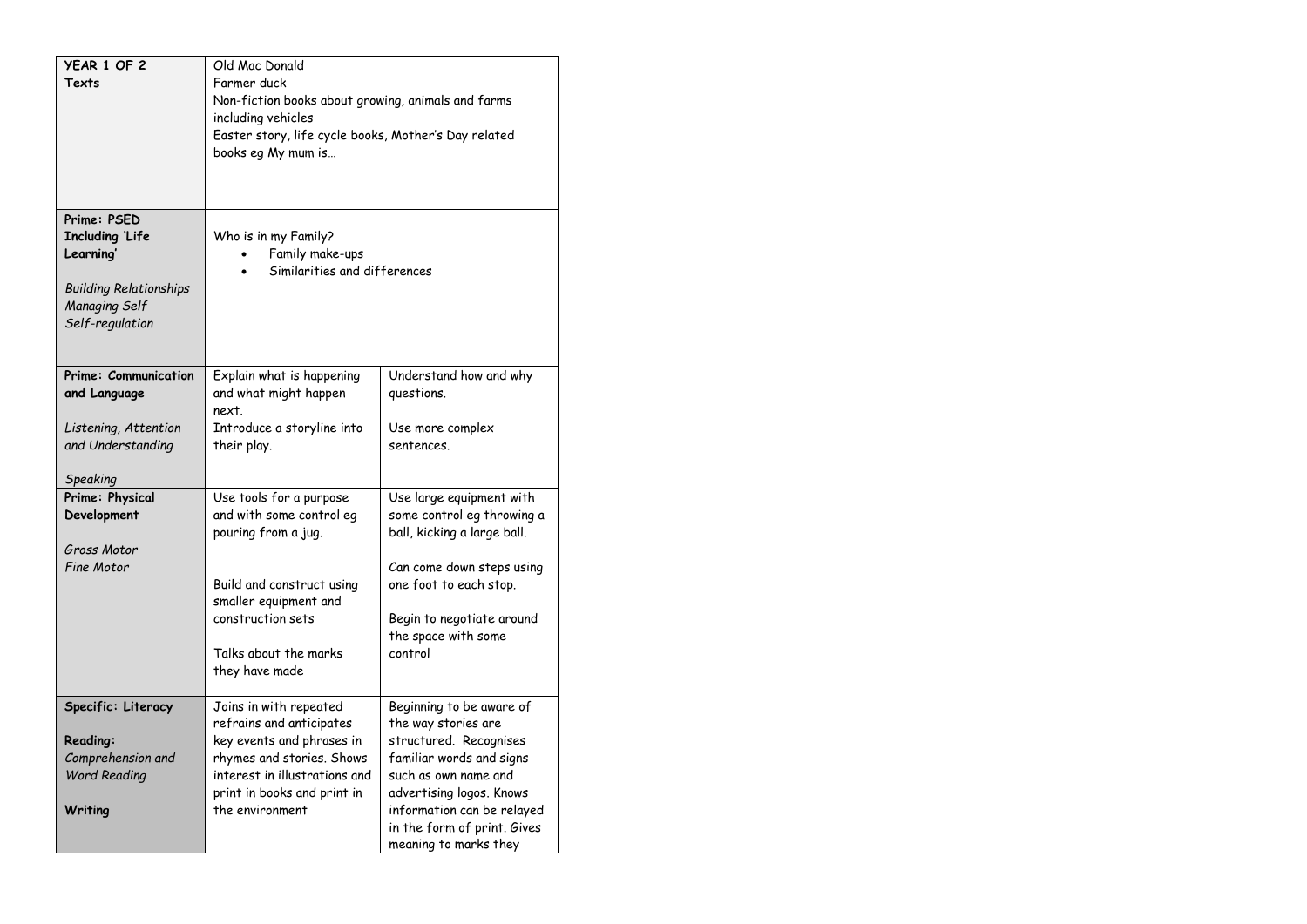|                                                                                                                                                                                                  |                                                                                                                                                                                                                                                                                                                                                                                                                                | make as they draw, write<br>and paint.                                                                                                                                                                                                                                                                                                                                          |
|--------------------------------------------------------------------------------------------------------------------------------------------------------------------------------------------------|--------------------------------------------------------------------------------------------------------------------------------------------------------------------------------------------------------------------------------------------------------------------------------------------------------------------------------------------------------------------------------------------------------------------------------|---------------------------------------------------------------------------------------------------------------------------------------------------------------------------------------------------------------------------------------------------------------------------------------------------------------------------------------------------------------------------------|
| Specific: Maths<br>New curriculum<br>Number and<br><b>Numerical Patterns</b><br>Comparison<br>Counting<br>Cardinality<br>Composition<br>Number<br>Spatial awareness<br>Shape Pattern<br>Measures | Everyday language related<br>to time and talk about<br>what they will do "soon"<br>"next" and so on.<br>One more and one less<br>Introduce numicon to go<br>with values 1-3<br>Counting songs to 5, show<br>numerals to five<br>Copy a repeating pattern                                                                                                                                                                       | Using mathematical<br>language to describe<br>shapes.<br>Counting to 10<br>Ordering to 5<br>One more/less to 5<br>Begin to identify own<br>maths problems based on<br>their interests<br>Make set of five in<br>different ways<br>Make marks to represent<br>values<br>Compare measures<br>heavier/lighter, long/short                                                          |
| <b>Specific: Expressive</b><br>Arts and Design<br>Creating with<br>Materials<br>Being Imaginative and<br>Expressive                                                                              | Build stories around toys.<br>Use various construction<br>materials to build and<br>balance. Use a variety of<br>joining materials such as<br>Sellotape, glue, hole punch,<br>treasury tags, stapler<br>Comments and asks<br>questions about the natural<br>world and where they live.<br>To share stories and<br>information from different<br>sources about real places.<br>Sing to self and make up a<br>few familiar songs | Faster crafts.<br>Mothers' Day cards.<br>World book day dressing up<br>and activities.<br>Practice using a range of<br>tools and techniques<br>including digital media<br>Construct using found and<br>natural materials.<br>Notice detailed features<br>of objects in their<br>environment.<br>How the sounds of<br>instruments can be<br>changed eg. Loud/quiet,<br>fast/slow |
| <b>Forest School</b>                                                                                                                                                                             | Typically forest being<br>rested                                                                                                                                                                                                                                                                                                                                                                                               | Introduction to the forest<br>for new children - rules<br>and boundaries<br>Time for child initiated                                                                                                                                                                                                                                                                            |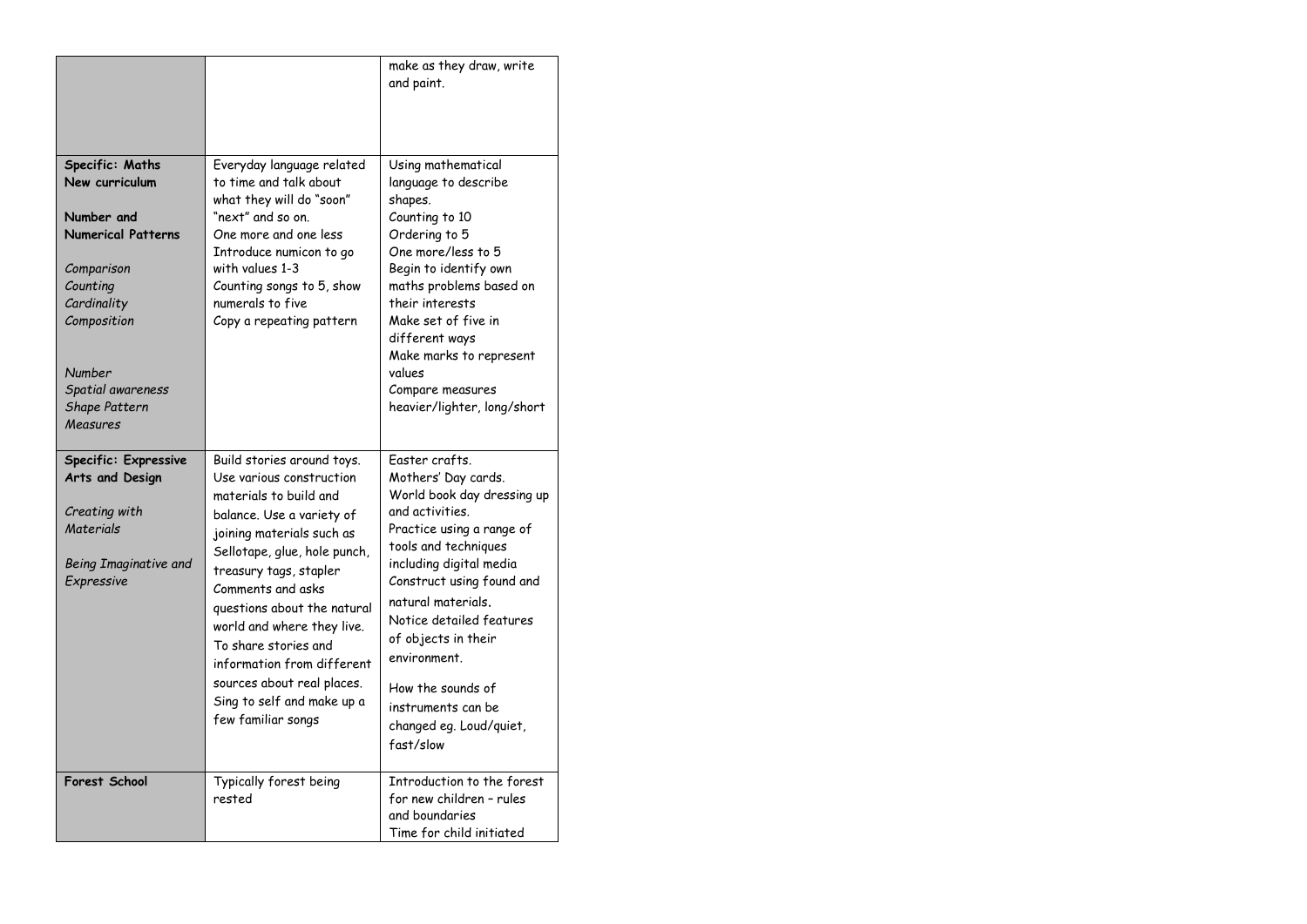|                                                                                                                           |                                                                                                                                                                                                                                                                                                                                                                                                                                                                                                                                                                                                                                                                                                                                                                                                                                                                                                                                  | "Bear's new friend" who can<br>find bear who is lost in the<br>woods?<br>Who can bear hear in the<br>woods - children pretend<br>to be and make the noises<br>of different animals<br>"Going on a bear hunt"<br>retell the story in the<br>woods                                                                                                                                                                                                                                                                                                                                                                                                                                                                              |
|---------------------------------------------------------------------------------------------------------------------------|----------------------------------------------------------------------------------------------------------------------------------------------------------------------------------------------------------------------------------------------------------------------------------------------------------------------------------------------------------------------------------------------------------------------------------------------------------------------------------------------------------------------------------------------------------------------------------------------------------------------------------------------------------------------------------------------------------------------------------------------------------------------------------------------------------------------------------------------------------------------------------------------------------------------------------|-------------------------------------------------------------------------------------------------------------------------------------------------------------------------------------------------------------------------------------------------------------------------------------------------------------------------------------------------------------------------------------------------------------------------------------------------------------------------------------------------------------------------------------------------------------------------------------------------------------------------------------------------------------------------------------------------------------------------------|
| Specific:<br>Understanding of the<br>World<br>Past and Present<br>People, Culture and<br>Communities<br>The Natural World | Talk about why things<br>happen and how things<br>work. Use all their senses in<br>hands-on exploration<br>of natural materials.<br>Show interest in<br>technological toys with<br>knobs, pulleys. Or real<br>objects such as cameras<br>and phones.<br>Animals and growing - Talk<br>about things they have<br>observed such as plants<br>and animals. Use all their<br>senses in hands-on<br>exploration of natural<br>materials.<br>Use other IT such as<br>recordable pens and<br>beebots. Experience:<br>family and growing stories,<br>keyworker board baby and<br>family photos. Be able to:<br>to talk about their ages<br>and growing up, how old<br>they were. Know that they<br>used to be a baby. Use<br>time related language-<br>Developing an<br>understanding of growth,<br>decay and changes over<br><b>time</b> time<br>• Knows some of the things<br>that make them unique, and<br>can talk about some of the | Look closely at patterns<br>and change. Use all their<br>senses in hands-on<br>exploration of natural<br>materials.<br>Know that information can<br>be retrieved from<br>computers. Experience<br>visiting places beyond the<br>school grounds Observing<br>closely what animals,<br>vehicles and people do.<br><b>Comments and asks</b><br>questions about aspects of<br>their familiar world such as<br>the place where they live or<br>the natural world<br>Understand some talk<br>about immediate past, ie<br>before, soon and later.<br>Shows an interest in<br>technological toys with<br>knobs or pulleys, real objects<br>such as cameras, and<br>touchscreen devices such as<br>mobile phones and tablets<br>images |